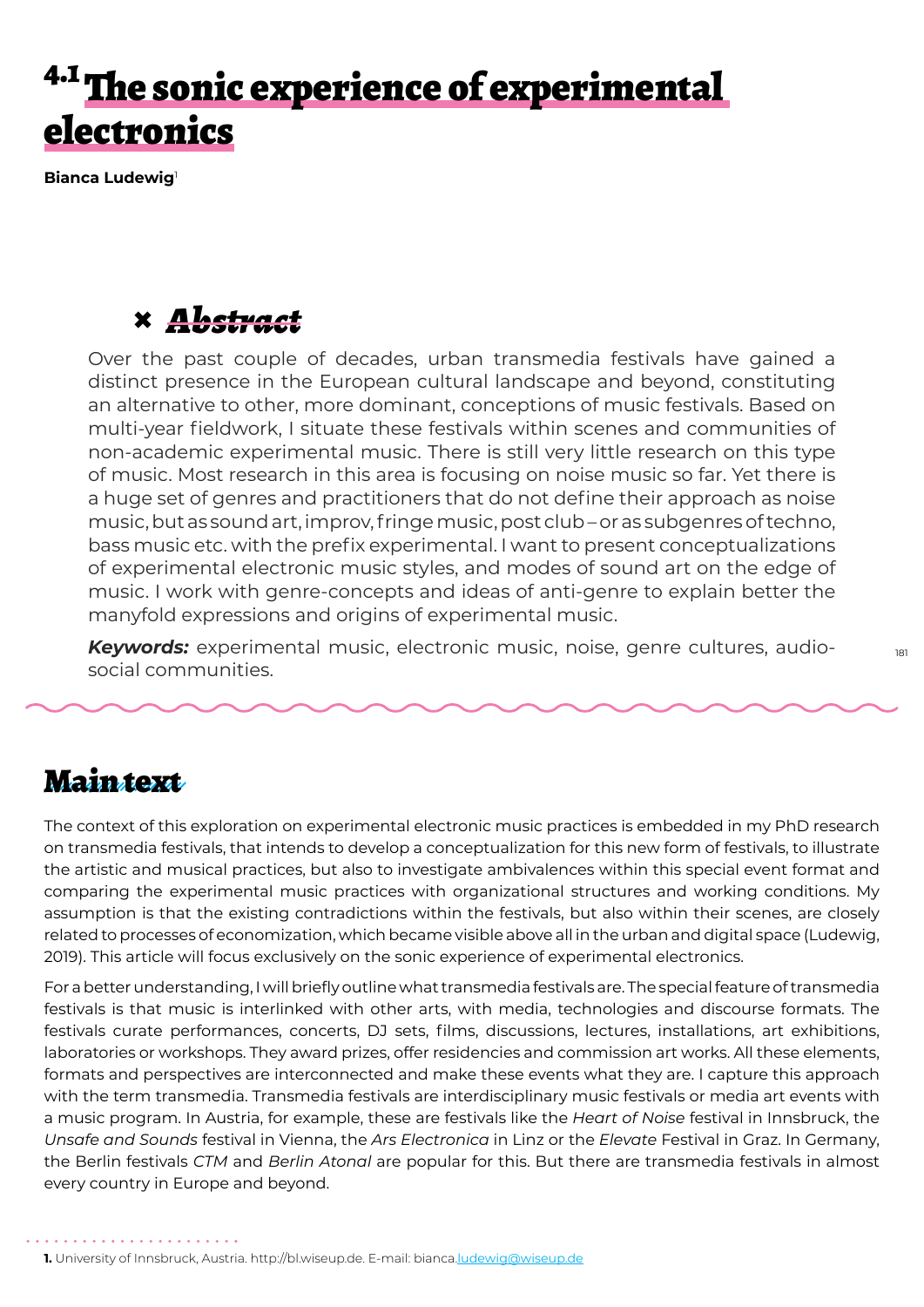Transmedia festivals are urban cultural events that are historically connected with art fairs and world exhibitions, in contrast to other music festivals. From the 1970s onwards, a cultural democratization took place and festivals increasingly became critical and alternative formats, so-called arts festivals, which wanted to break out of the cultural provinciality of the post-war period and dissolve the boundaries between high culture and pop culture. Other important lines of development include the academic and non-academic avant-gardes and later especially the rave culture of the 1990s. From the rave culture, experimental styles of electronic music developed in interaction with visual arts and media art. A common basis for the experiments was the computer as a new means of production in the arts, as well as other devices that produced sounds or images through electricity. The discovery of new media has historically always been accompanied and promoted by the artistic avant-gardes and their multi-layered experiments, which is why the historical avantgardes are a central influence for electronic music and media art. For transmedia festivals the interconnection of image and sound, a tendency towards hybridization, and the exploration of the interface between music and art are especially relevant. The most common meta-genres used by listeners, artists, labels or festivals are electronic music and experimental music, which encompass danceable and non-danceable styles. The presented works and artists come from academic institutions and traditions, but most frequently from cluband subcultures.

# Audio-social communities

182

Regardless of how institutionalized the transmedia festivals are, they would not exist without the scenes and subcultures that come together at these festivals. Events and festivals have become increasingly important for social contacts and networks in an increasingly fragmented society. Also, transmedia festivals are populated by urban social groups, that are predominantly called scenes. But the established term scene is actually too vague and unspecific as it does not refer to music. Because of this I prefer to call them *audiosocial communities*. It is an enhancement of Steve Goodman's idea of the audio-social, which the scholar and producer introduced 2005 in his text "Speed Tribes: Netwar, Affective Hacking and the Audio-Social". Goodman is concerned with *n*et*worked collective bodies* that form around speeds and musical atmospheres. Central to audio-social communities is Brian Eno's idea of the *scenius*, which emphasizes that innovations and important artistic and cultural innovations never come from single individuals, but are always based on collective engagement and intelligence, even if history constantly positions individuals in the spotlight. The concept of the audio-social is based on electronic music styles and its sonic impact on the human body (Wicke, 2008). Goodman sees the potential in the sonic materiality of music rather than in its social meaning. Audio-social communities form a network-like systems that are fundamental to the development of genres, discourses and artistic experiments, from which communality emerges. For Goodman, rhythm and tempo are the necessary, if abstract, gel that holds the collective together. Rhythm loosely glues the matrix of audio collectives together through the sharing of resonance and frequency. Central here is the body that is affected by the bass (base), which is why Paul Jasen (2016) talks in "Low End Theory" of sonic bodies. In terms of actornetwork theory, audio-social communities include not only people, but also non-human actors – such as objects and machines, atmospheres, spaces or urban contexts. In Goodman's work, capitalism, neoliberalism, or for the UK Thatcherism, are an issue and included in his thoughts about the sonic power of music. Thus, neoliberal capitalism can also be considered as a primary trigger because the purpose of audio-social communities is the performance of an audio exorcism through which anxiety as a postmodern phenomenon can be tackled and coped with, by the means of rhythm, bass, speed, volume, vibrations, frequencies and atmospheres. Individuals come together for a *collectif drift* and create "intense dynamics of vortical audio collectivity" (Goodman, 2005, p. 154).

# The Meaning of Genre

I will now turn to the sonic power of music and the meanings that listeners find in it. I understand experimental electronics as a collective practice that is framed by ideas of genre and anti-genre. Genres are to be understood as open and multidimensional sound spaces, as a set of generative processes, rather than as a fixed structure (cf. Wicke 2003). A key work on genre was written in 1980 by film scholar Steve Neale. More recent texts on the subject come from Fabian Holt (2007), Jason Toynbee (2000) or Chris Atton (2011), who interpret genres as sets of conventions and expectations: Genres bind together an industry, performers,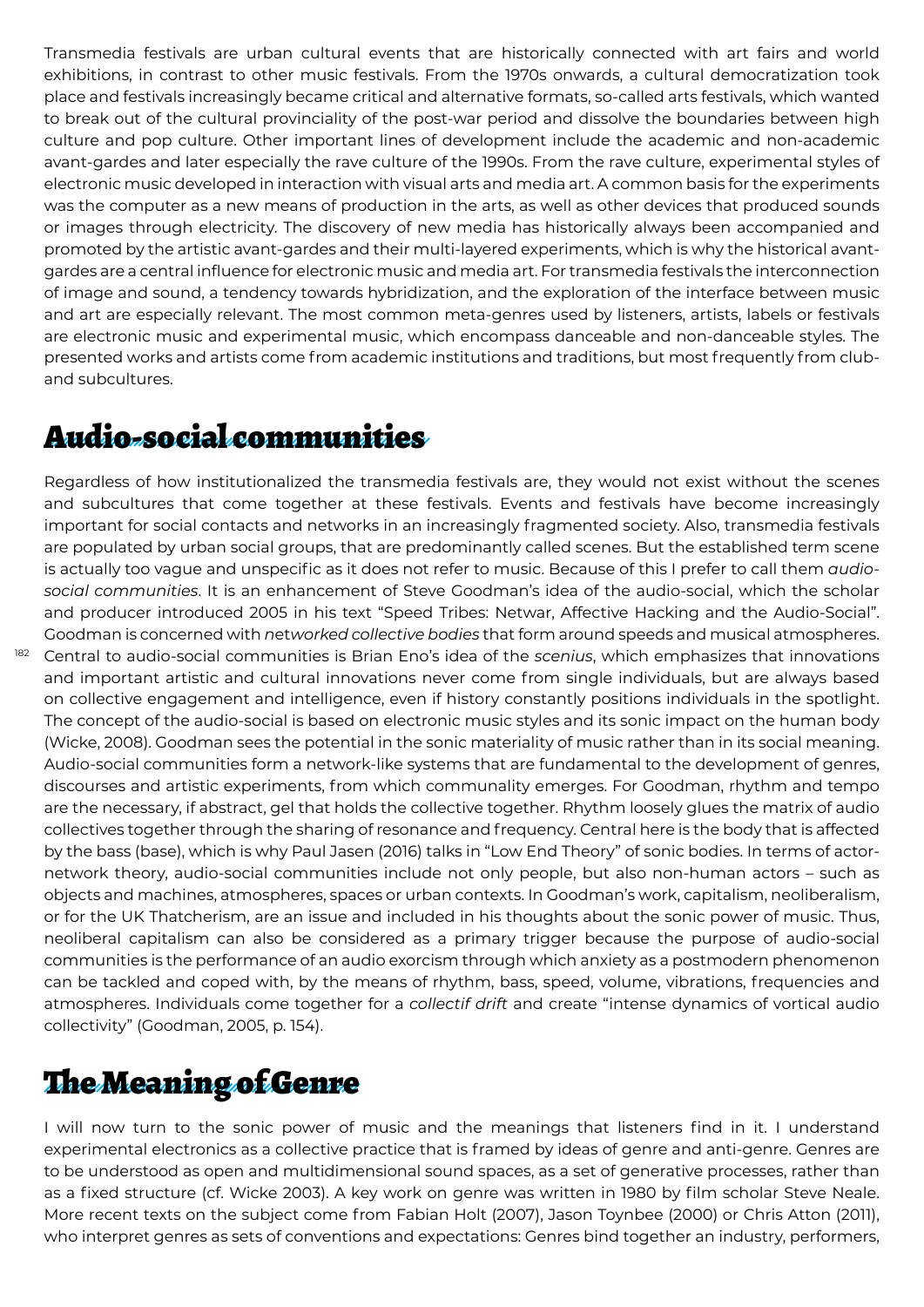critics and fans in making of a distinctive kind of music. These are dynamic processes based on negotiation, where musical and discursive practices intertwine: Through discursive negotiation processes, and specific artistic practices that are repeated, listeners not only claim a genre but manifest its existence. Fabian Holt had shown in his book on genre (2007) that niche musics run the risk of being overlooked, not documented, and forgotten without a genre discourse. Giving a music a name in the form of a genre means recognizing its existence and distinguishing it from other types of music. According to Holt the name enables certain forms of communication, control, and specialization into markets, canons, and discourses (Holt, 2007, p. 3). Genre definitions are always in flux and highlight frictions between parallel processes of subcultural, musicindustrial and academic attempts of definition. Ultimately, genres are defined and interpreted by their community of listeners, they lay claim to genres, argues Jason Toynbee (2000, p. 103).

Festivals are a central place for genre discourse and negotiation. The genres negotiated by audio-social communities at the transmedia festivals foreground the impact of sound on the body through volumes, intensities, atmospheres and frequencies. The dominant meta-genres, sub-genres and micro-genres describe spaces of the in-between, positioned between music and non-music. Because of this, the idea of *anti-genre* is essential for experimental music. To explain the idea of anti-genre I will now turn to noise music, and later to sound art.



Figure 4.1.1. - A/V-Installation Ryoji Ikeda "Micro Macro", developed during his residency period at CERN, Wiener Festwochen Vienna 2018

Source: the author.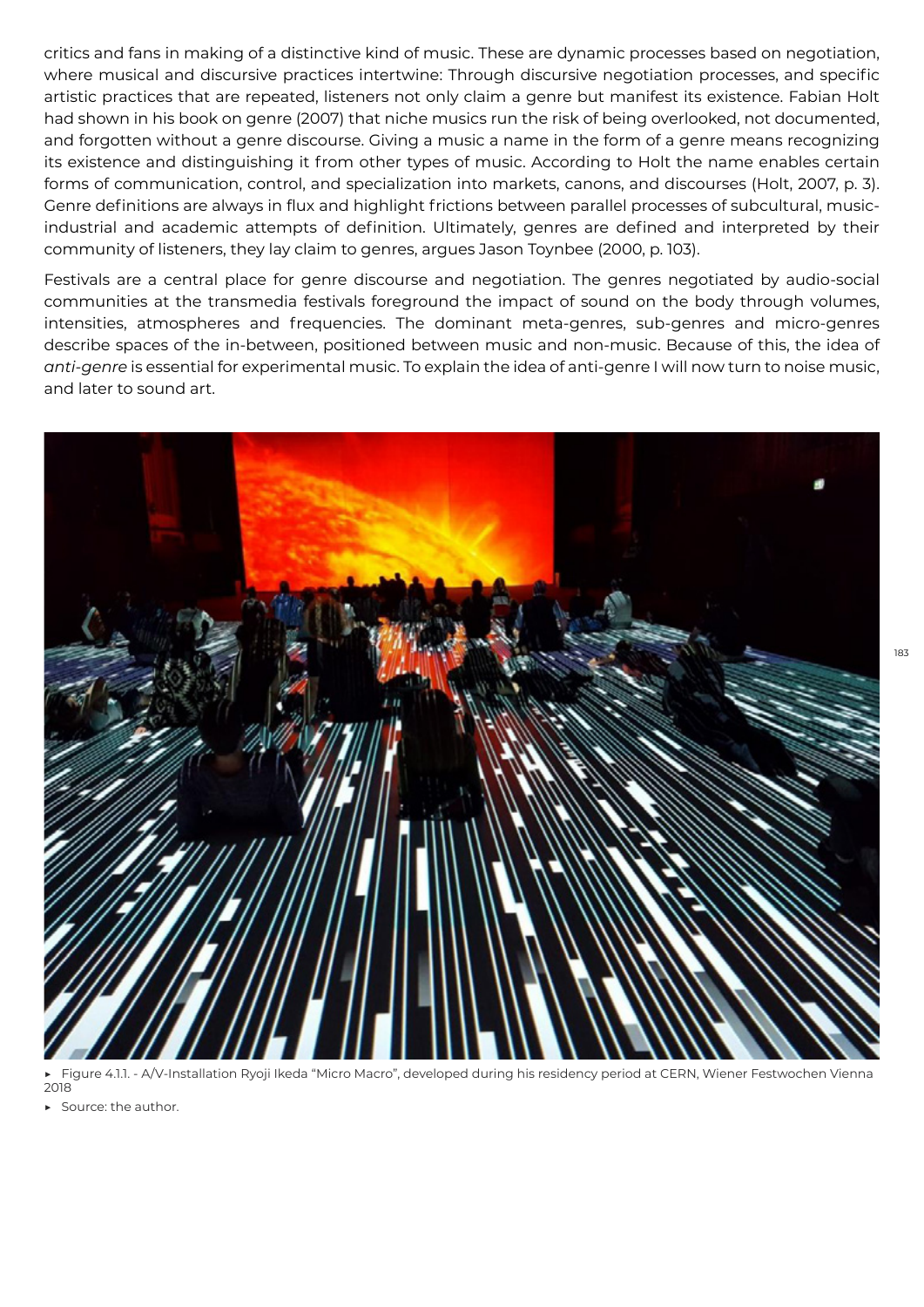### The Anti-Genre Noise

*\*The track begins with a one-second blast of sound […]. Filters sweep across the distorted sound field, rippling through a stream of harsh frequencies. […] A new loop lurches into both channels at once, emitting a spitting chatter for two seconds and then submerging into a low hum. […] Suddenly the Noise just ends leaving me suspended in the buzzing stillness. A final burst blasts […], as if I've been unplugged from myself. But none of this really describes it at all: the overwhelming feeling of it, the shocking effect of the transitions between sounds, the shiver that runs up your spine when the Noise cuts out. It's been three minutes, forty seconds – or a decade of listening, depending on how you look at it […] (Novak, 2013, p. 5)*

David Novak spent ten years in Japan and North America, researching for his noise music ethnography; and he describes in this quote the very intense physical experience of listening to a Merzbow track. Masami Akita or Akita Masami aka Merzbow is considered as one of the most popular representatives for the genre called japanoise. For his research Novak was also confronted with the question of genre, and he states:

Noise became a genre through its<br>antagonistic feedback with Music, which<br>split its generic difference into two<br>interrelated loops. The first loop inscribed Noise in total separation from Music and all of its distinctive categories. In the second, Noise was integrated into circulation in distinguished as a musical genre of its own.

(Novak, 2013, p. 118)

In musical history almost every genre that was initially interpreted as experimental or avant-garde (of its time) uses the term noise for itself. This increases the confusion about noise as a genre and musical practice. Cedric Fermont and Dimitri Della Faille (2016, p. 16) therefore propose in their book "Not Your World Music. Noise in South-East Asia", that a musical work should only be called 'noise' if the artists, promoters, label managers or listeners themselves use the term. But what exactly is noise music? Noise music encompasses a number of genres with a long history "that parallels both music and sound art" (ibid.), according to the authors. The listeners of anti-genres have to invest a lot, because the first step is to develop an open listening practice. Therefore, Chris Atton (2011, p. 337) argues: "Noise music will not reveal itself after a cursory experience – dedication and commitment become essential listening tools". And David Novak (2008), calls this practice 'virtuosic listening'.

So, why is noise an anti-genre? Paul Hegarty was interested in the moment when noise becomes perceived as music, and he says: "What exactly noise is or, what it should do, alters through history, and this means that any account of noise is a history of disruptions and disturbances. […] Noise constantly dissipates, what is judged noise at one point is music or meaning at another. [...] [N]oise must also be thought of as constantly failing – failing to stay noise, as it becomes familiar, or acceptable pract"ce" (Hegarty, 2007, p. ix). Noise is interpreted by Hegarty, and other authors as well, as a metaphor in music history that expresses how the dark and undesirable in society is articulated in sound events, that are in the inception mostly seen as noise, and not as music. And Hegarty uses a slash between words Noise and Music (Noise/ Music) in his book title. Novak (2013, p. 138) thus concludes: "As a genre, Noise can be recognized as a part of Music and as a meaningful signal in itself". And he believes that noise as music shows, that listeners and musicians continue to have a longing for sounds that cannot be categorized.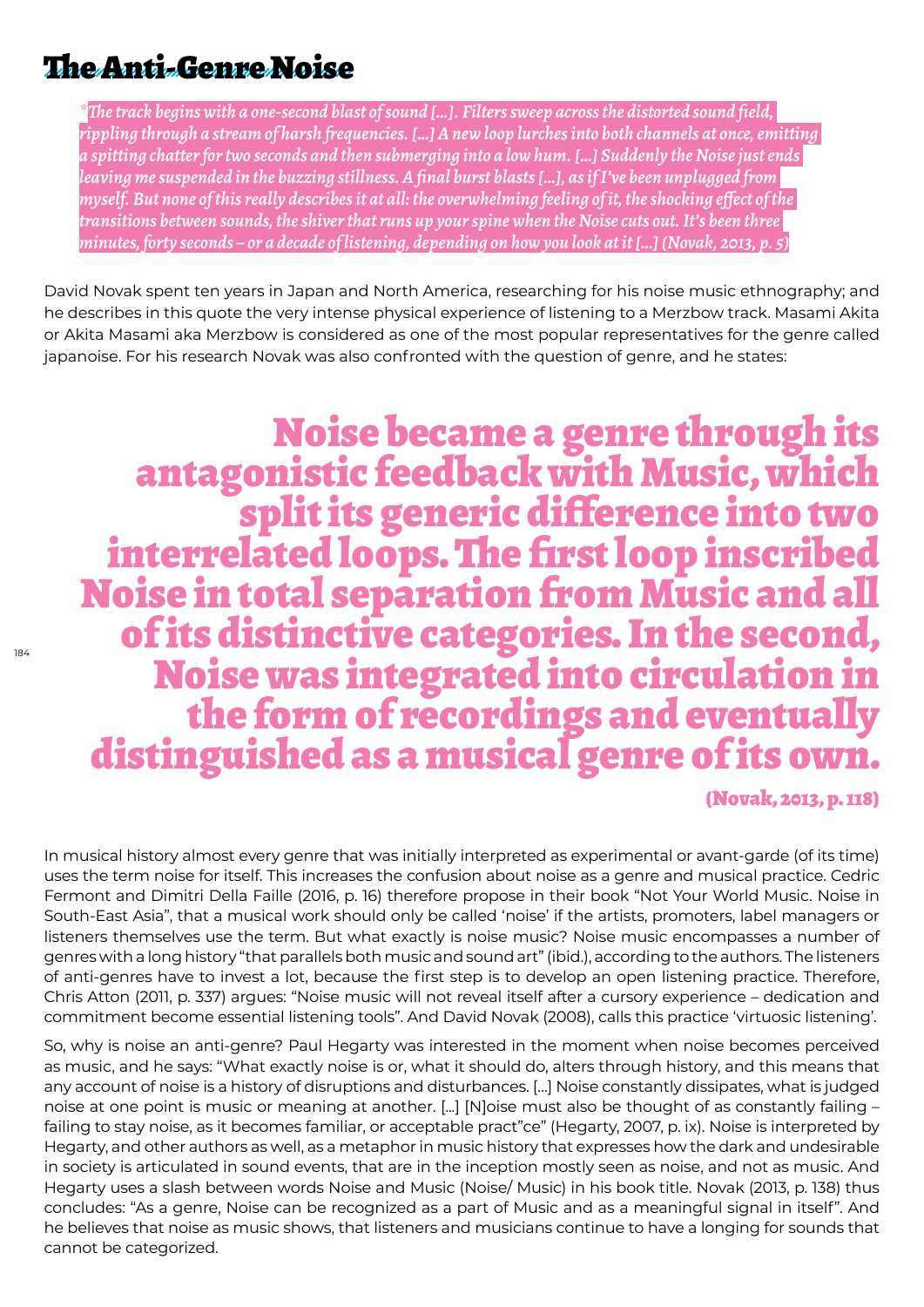

Figure 4.1.2. - Concert AJA (Ireland), Unsafe and Sounds Festival Vienna 2018

Source: the author.

Anthony Iles, editor of the anthology 'Noise & Capitalism' describes the practices of noise as zones of play, experimentation, and ritual that overlap with performance art, free improvisation, political theatre and non-Western musical traditions. He sees noise as part of a larger history of experimental music. Noise music also fans out into various sub-genres such as *power electronics, Japanoise, harsh noise, black noise, ambient noise, drone* or *noisegrind* (Fermont, 2016, p. 24-28). Live performances play a central role, as they create "intensely powerful sonic atmospheres" (Novak, 2013, p. 22). The general aim of the noise artists is to generate feedback. And feedback as a driving force reveals an energetic ambivalence that characterizes noise music. For this purpose, many artists build their own tools and equipment. Experiments with consumer devices and gadgets overlap with performance systems based in *circuit bending*, overload, and distortion. According to Novak (2013, p. 23) in this process, artists "bent the linear narratives of musical history into an unpredictable, self-reinforcing network". As such, he understands feedback as "circulation at the edge. [...] Edges are limits, and also shape-defining margins [...] things end, and begin, at this place [...]" (Novak, 2013, p. 19).

Cedrik Fermont emphasizes that the history of noise or experimental music has major gaps because it tends towards leaving out the achievements of many female and non-Western artists. In this regard noise music fails to be inclusive, similar to almost any other genre (Novak 2016, pp. 21-22); but simultaneously he understands the noise scenes as networks that potentially have the agency to criticize society, reorganize and change it. Noise is often performed and presented in art venues, and not only in music venues. And for Fermont, noise music belongs equally to the field of contemporary art: "Reflections by noise performers about sound design and compositions usually refer to the history of art and sound art practices" (Novak, 2016, p. 17).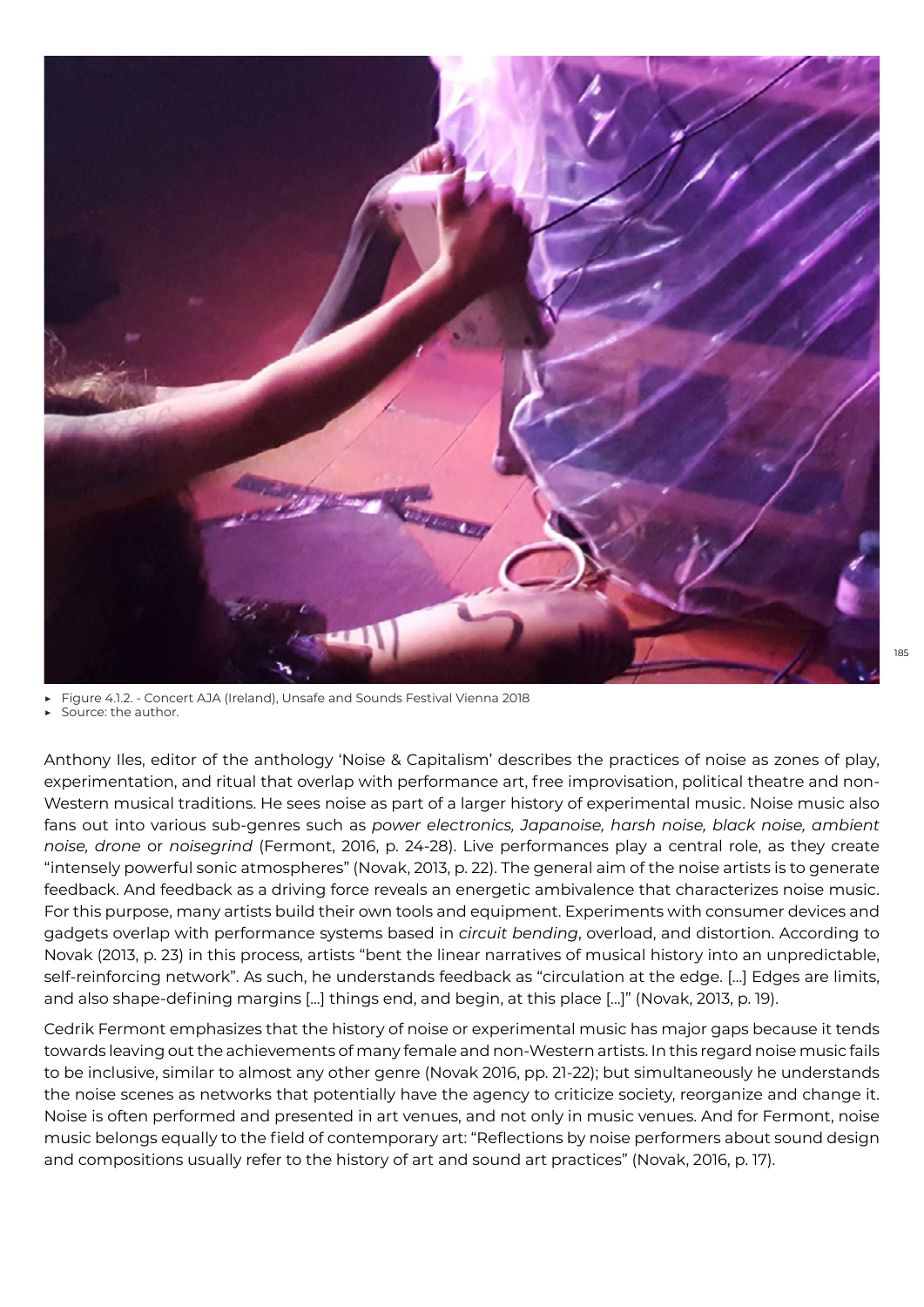

Figure 4.1.3. - Performance Hypercycle Collective, Heart of Noise Festival Innsbruck 2016 Source: the author.

### Sound Art and the Hybridized Listening Space

How we listen to music, how we produce it, and how it is distributed is undergoing serious changes in the present, says Michael Harenberg (2012). He emphasizes the far-reaching consequences of the medialization of sound, which increasingly appears in coexistence with other arts. According to Harenberg, these changes encompass structures and aesthetic concepts alike, "[...] until finally our traditional understanding of music is completely called into question" (Harenberg, 2012, p. 7).<sup>2</sup> Music is no longer exactly what it has always been, "but the result of complex, technical, mediated and symbolic interactions" (Harenberg, 2012, p. 10). Harenberg notes that current electronic music has established styles and genres "that once again focus more on open-ended experimentation and [...] are able to play virtuously with the new qualities of these new media technologies" (Harenberg, 2012, p. 15). These progressive styles of electronic sound production explore what Harenberg calls "the possibilities of the hybridized listening space" (Harenberg, 2012, p. 16). These hybrids of sound and music are presented at the events I call *transmedia festivals*. These works often blur the boundaries between music, media, and art. Jan Rohlf, one of the curators of the CTM Festival in Berlin, therefore speaks of "intermedia music culture" (Interview 2018). Harenberg (2012, p. 16) also states that every form of electronic music is also "media music".

186

Affective, hypnotic, and immersive effects usually characterize the video works as well, which are presented together with musical works in formats

. . . . . . . . . . . . . . . . . .

such as *Audio/Visual live performances*. While, as Rohlf explains (Rohlf 2020), in clubs VJ-ing proved over time to be too costly, and distracting the dancer from the music and situation, visuals did however find their place at transmedia festivals in recent years as part of *A/V concerts* and sound art. Sound art and media music provide potential experiences that are not available at other venues and music events.



▶ Figure 4.1.4. - A/V Installation Rainer Kohlberger, Berlin Atonal Festival 2015

▶ Source: the author.



▶ Figure 4.1.5. - A/V Concert and Performance Pan Daijing, Berlin Atonal Festival 2017 ▶ Source: the author.

Sound art is a young art movement that is still in the process of development. Some authors see its beginnings in the late 1950s and early 1960s, when sound first tentatively entered the art context with *Fluxus*. Or when the Philips Pavilion at the 1958 World's Fair presented an installation with an estimated 450 loudspeakers, slides, and films. Early sound art and Fluxus artists cultivated happenings, and Andy Warhol mixed party with art. Hegarty (2007) also sees this phase as the origin of the first

#### **2.** All quotes of Michael Harenberg are translated from German to English by the author.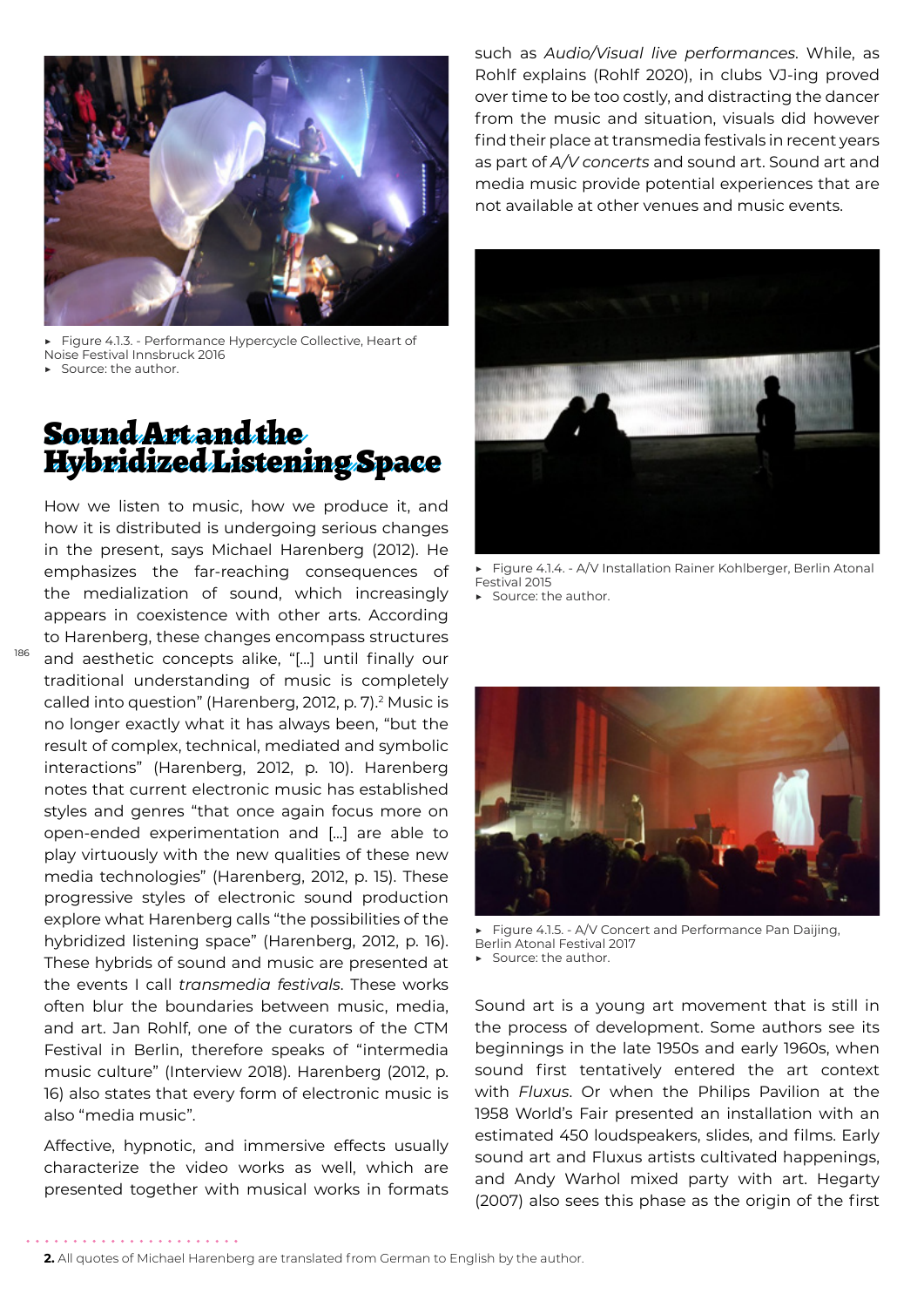precursors of noise/ music. Sound art has many formats: Installations, objects, sculptures, performances, recordings, soundscapes, sound transmissions, or works for headphones – from which further combinations and variations emerge. What is at the center varies: sometimes it is the sound source, sometimes the process of production, or the activity of listening. Sound art often deals with our perception and cognition – (re) structuring or questioning our understanding of the situation. Many works operate on the borderlands of our perceptual capacity, creating a madness of the senses. Radio waves, short circuits, feedback loops, or algorithms can be the result, the process, or method of sound art. Some artists extend their works into the social or political space. A clear definition of sound art has not yet emerged; and is not considered desirable by most experts and artists alike. Instead, different modes of sound art can be identified.



▶ Figure 4.1.6. - Sculpture Pedro Reyes "Disarm": illegal firearms were used to fabricate musical instruments, CTM Festival Berlin 2016

Source: the author.

Researchers have repeatedly pointed out that experimental music and sound art go hand in hand with special forms of listening. As mentioned above, Novak (2013) called this "virtuosic listening", scholar Joanna Demers (2013) "aesthetic listening", and musician Pauline Oliveros (2005) propagated "deep listening". In the listening process, liminal spaces of the intermediate can emerge, zones of connection that enable temporary utopian experiences and altered states.

# Is Experimental Music a Genre?

We can conclude that there is a close relationship between noise, sound art, and experimental music styles. But the question of whether or not experimental music is a genre cannot be answered, since it has its roots in both art and music. A vivid example of the dilemma is John Cage's piece "4'33", which famously features no music, but sounds produced by the audience. But at the same time, it provokes a captivating listening experience. Blixa Bargeld of the band Einstürzende Neubauten comments: "Seen from a distance, all sounds are of equal value, but their meaning arises through the context in which they are placed. If you look at sounds in isolation, they become a question of taste, and taste is a dead end. [...] Today, almost every pop song uses sounds that would have been noise 40 years ago. So, John Cage was right: there is no difference between music and noise. When you stop trying to control the sound material, you open yourself up to new perspectives" (Soundhunters; Beryl Koltz, 2015).<sup>3</sup>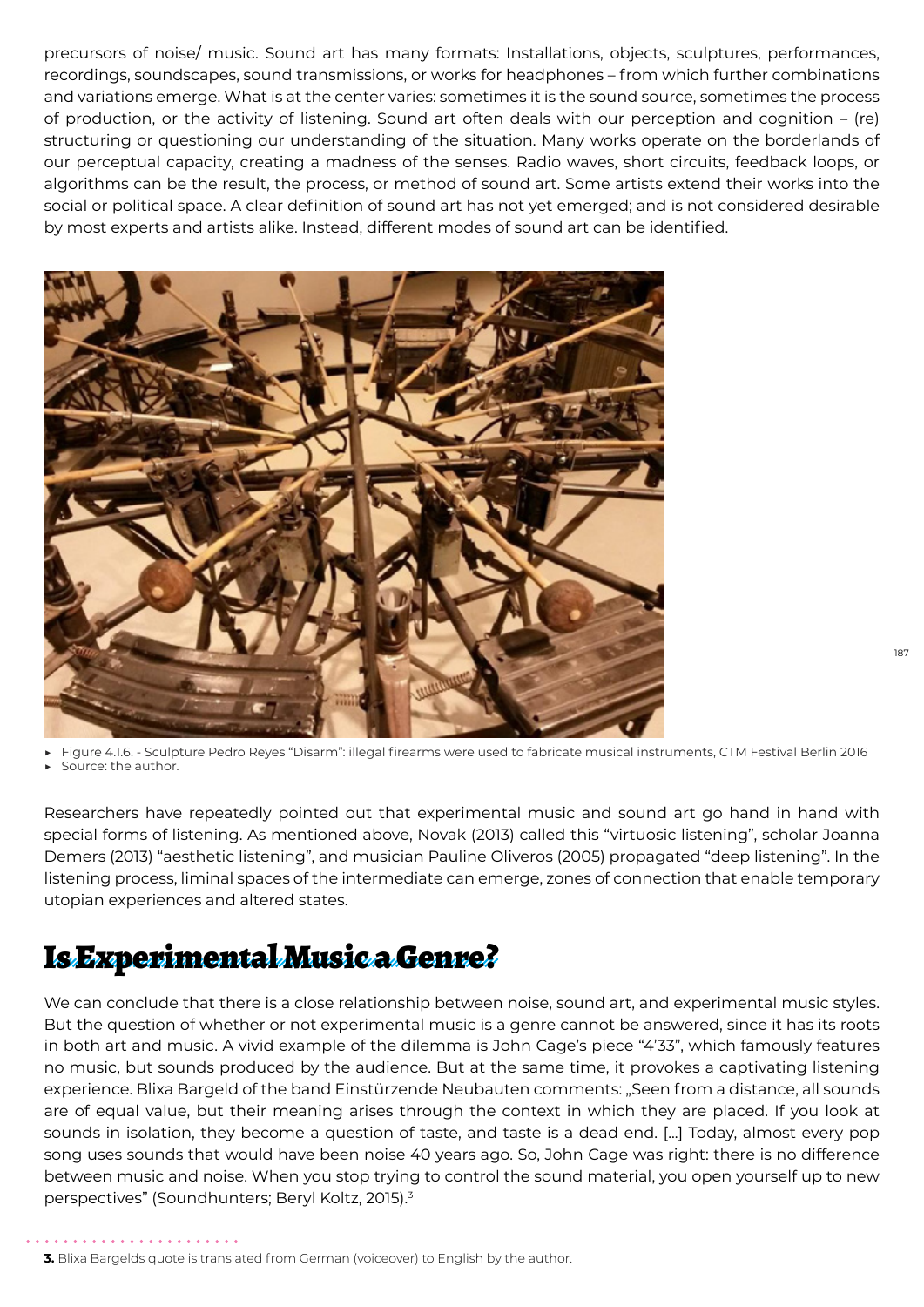

▶ Figure 4.1.7. - Installation/Sculpture Mario de Vega "Shoud I Stay or Should I Go": The device/alarm is triggered once per day in the exhibition space by an algorithm, CTM Festival Berlin 2015 Source: the author.

Festival worker, curator, label operator, and musician Lucia Udvardyova likewise emphasizes that electronic-experimental music is mostly about hybrid works and strategies, which make the sound experimental (Interview 2017; 2015). And in fact, experimental music is used as a genre, by music labels, festivals, musicians, and listeners despite its resistance. Experimental music does not have to be electronic, but experimental music is historically strongly connected to electronic music. My research on transmedia festivals shows that there is no outside of genres – instead everything revolves around genre, regardless of whether genres are constructed, or boundaries are dissolved. Therefore Jason Toynbee (2000) uses the appropriate term *genre cultures*.

188

Experimental electronic music can be understood as an attitude of openness, transgression, questioning and discovery (Ludewig, 2018a). And in this sense, it can be interpreted as an open genre, similar to the anti-genres noise or modes of sound art. And in terms of method and practice, it can be and is applied to different modes and genres. Transmedia explorations between music, media, art, and performance are characteristic, moments of improvisation and catharsis are crucial. In fact, genres and anti-genres are not in opposition, they rather describe a bracket that brings disparate things together, because the common factor is ambiguity and the will to experiment.



Figure 4.1.8. - A/V Installation & Performance, Braun Tube Jazzband, Ei Wada, Ars Electronica Festival Linz 2014 Source: the author.

#### Transgressing the Limits of Sound

Subcultural anti-genres in particular show that experimental strategies do not have to be limited to aesthetics – be it music or art, instead they can be extended to organizational structures, distribution, or production. Listeners and artists of anti-genres such as noise or hardcore techno are trying to build and maintain decentralized and independent structures (Ludewig, 2018b). My research has shown that there is still a lot of uncharted experimental territory when it comes to organizational structures, gender and diversity (Ludewig, 2020) or working conditions at festivals or events. Because practices of sonic resilience and unruliness are often attempts to resist the commodification of communities and genres. For Novak noise has historically been a "hidden form of popular culture" (2013, p. 26). And hiding is perhaps appropriate, since music in an age of open access, crowd sourced information and participatory media is constantly in danger of being valorized, commercialized, and devalued. I consider attempts of audio-social communities to counteract processes of economization through own distribution structures or decentralized networks to be of great value, especially in times of platform capitalism. Despite a lack of political action transmedia festivals provide alternative artistic practices, traditions, and experiments. In addition to the potentials and possibilities provided by hybridized listening spaces, an intrinsic knowledge can emerge, that something can be done and thought differently. That there are alternatives to what is already known and done. It is not possible to determine what individual and societal impact will come from it, when, or where. Herein lies the potential of the spaces of possibility, which include the potential of the critical mass. And the possibility of future associations, collectives, networks, and unions beyond economic imperatives and capitalist competition.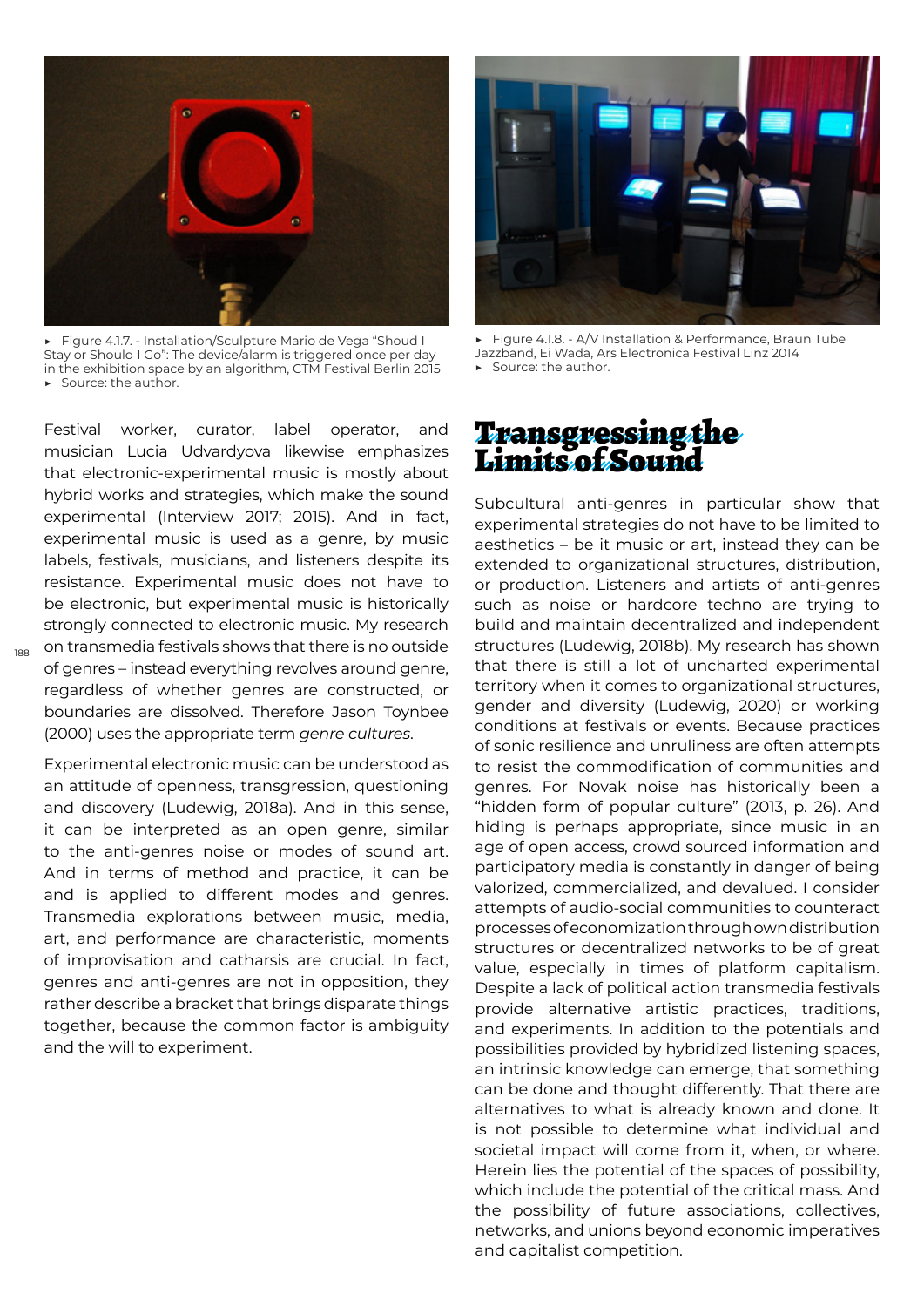To learn from noise and music affords us to listen to its sounds and praxis in the first place. In my conference presentation I played a lot of music snippets to illustrate my analysis. To understand better what these genres and anti-genres between music and non-music are about. I arranged and compilated two mixes, which I added to my mixcloud archive. I hope they are helpful and succeed in expanding this paper into the world of sound4:



Figure 4.1.9. - A/V Concert Monika Werkstatt, UH Fest Budapest 2017

Source: the author.

**Acknowledgements:** I would like to thank Peter Wicke and Fabian Holt who provided support for my research and everyone who helped me to learn about experimental music. And I would also like to thank Maya Fahrenkrug who went with me to Porto to attend the conference and spend some time in this beautiful city.

**Funding:** I did not receive any funding from my university or any other institutions for attending the KISMIF conference, nor for researching and writing this text. (The university system and structures of the present need to be reformed…)

#### **References**

» Atton, C. (2011). Fan Discourse in the Construction of Noise Music as a Genre. *Journal of Popular Music Studies*, *23*(3), 324–342.

- » Demers, J. (2013). *Listening Through the Noise. The Aesth*et*ics of Experimental Electronic Music*. Oxford/ NY: Oxford University Press.
- » Fermont, C. & Dimitiri, D.F. (2016). *Not Your World Music Noise in South East Asia*. Berlin, Ottawa: Syrphe, Hushush & Creative Commons.

» Goodman, S. (2005). Speed Tribes: Netwar, Affective Hacking and the Audio Social. In T.D. Wien & F. Liebl (Eds.). *Cultural Hacking.* (pp. 139-156). New York: Springer.

» Harenberg, M. (2012). *Virtuelle Instrumente im akustischen Cyberspace. Zur musikalischen Ästh*et*ik des digitalen Zeitalters*. Bielefeld: transcript.

- » Hegarty, P. (2007). *Noise/ Music. A History*. New York and London: Bloomsbury.
- » Holt, F. (2007). *Genre in Popular Music.* Chicago: University of Chicago Press.

» Iles, A. & Mattin (sic!) (2009). *Noise & Capitalism*. San Sebastián [Donostia]: Arteleku Audiolab & Creative Commons & in parts Anti-Copyright.

**4.** Available at: <https://www.mixcloud.com/WiseupRadioshow/wiseup-042021-transmedia-festivals-in-the-mix-2/> and [https://www.](https://www.mixcloud.com/WiseupRadioshow/wiseup-032021-transmedia-festivals-in-the-mix-1/) [mixcloud.com/WiseupRadioshow/wiseup-032021-transmedia-festivals-in-the-mix-1/](https://www.mixcloud.com/WiseupRadioshow/wiseup-032021-transmedia-festivals-in-the-mix-1/)